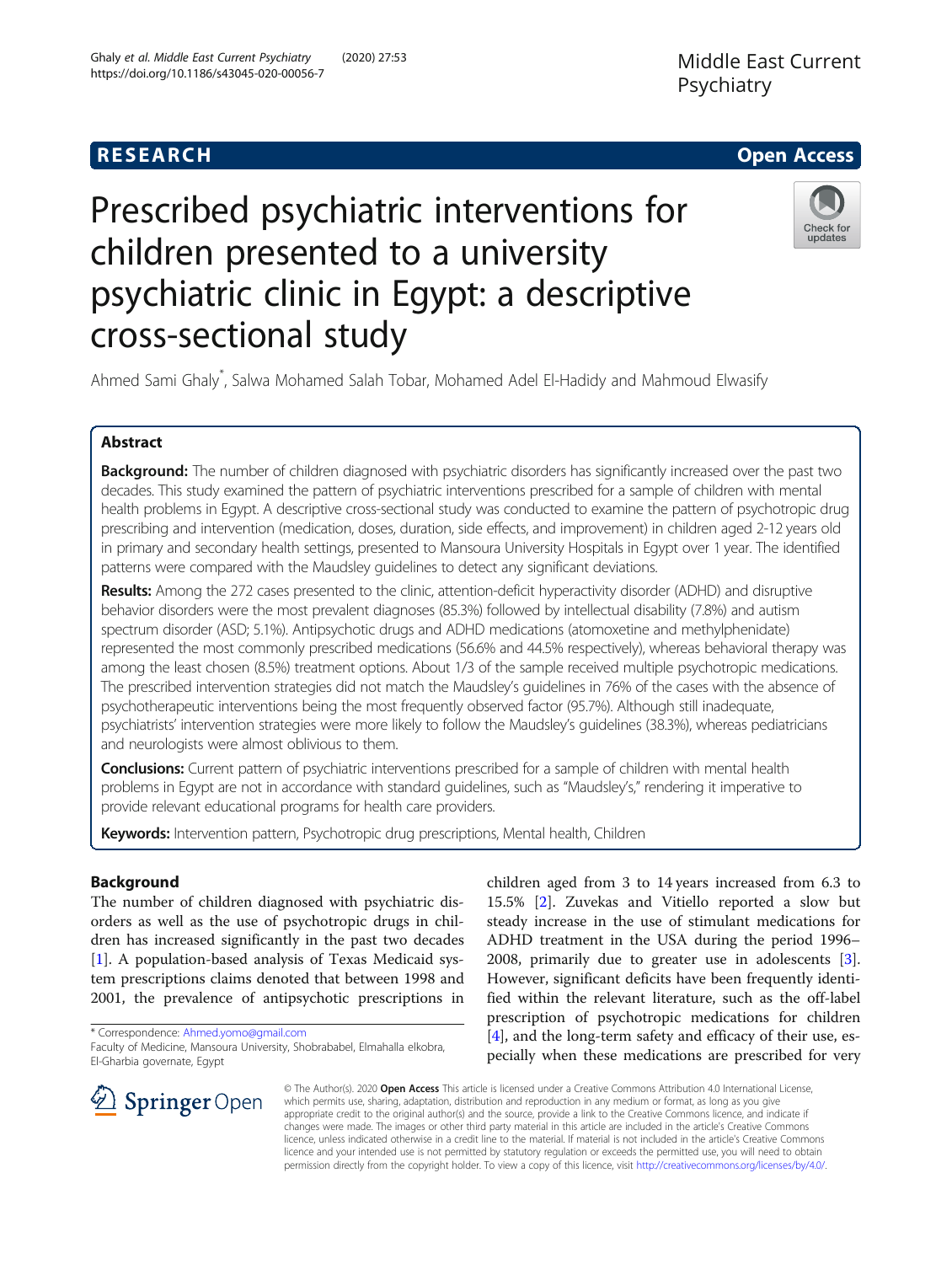young children [[5\]](#page-5-0). Often, their use in children is based mainly on extrapolation of information from adult studies [[6\]](#page-5-0). Consequently, there is an urgent need to assess the risks, benefits, and costs of medication use and understand the local and national policies that affect their use [[7\]](#page-5-0). To the best of our knowledge, the present study is the first study in Egypt that reviews and summarizes the pattern of psychiatric interventions prescribed for children, as well as its discrepancies from evidencebased practices, such as Maudsley guidelines. The reason we chose "The Maudsley guidelines" over the other international ones was that we considered them as more practical and useful in commonly encountered clinical situations and it has a heavy reliance on NICE guidelines following the same broad aim. Moreover, it is a referenced prescribing guideline which is specialized in the field of mental illness and psychotropic drugs. That is why we decided to rely on it rather than NICE guidelines. The presented results could help us in improving current practices in primary and secondary children's mental health settings, providing the highest possible care for our patients through building upon advanced available international guidelines.

#### Aim of the study

Assess the degree of concordance between psychotropic medications prescribed for children referred to child psychiatry clinic, Mansoura University Hospitals and the Maudsley guidelines.

#### Methods

This was a descriptive cross-sectional study that was carried out in the child psychiatry outpatient clinic of Mansoura University Hospitals (MUH) between 1 May 2015, and 31 May 2016. The child and adolescent mental health services of MUH provide for 40-60 cases per month, accepting all cases presented, even walk-in new cases.

#### Subjects

Our sample included all children aged 2 to 12 years old presented to CAMHS University clinics for the first time, and having been prescribed previously with a psychotropic drug (antipsychotics, antidepressants, anticonvulsants, benzodiazepines, stimulants, and atomoxetine) from any secondary clinic (psychiatry, neurology, pediatric) or primary health center. The reason for excluding unprescribed patients was the fact that the absence of a centralized registry in Egypt prevented us from access in records that would have given us an insight for the strategy followed in these cases and thus examining if their management went along with the standard guidelines.



#### Ethics

In accordance with the Declaration of Helsinki, the study was carried out after the approval of the Faculty of Medicine Mansoura University ethical committee. Participation was on a voluntary basis, and written informed consent was obtained from parents, after educating them about the aim and methods of the study. Data sheets were stored in a locked cabinet in the work place and electronically stored in a password-protected workplace PC, using an identification number and without any identifying information.

#### Procedures and data collection

Patients meeting the inclusion criteria and their guardians were interviewed using the Arabic version of MINI KID [\[8](#page-5-0)] to corroborate their psychiatric diagnoses. A consensus diagnosis was finally given after data were independently assessed by two consultant child psychiatrists. The study population psychiatric interventions (psychotherapeutic interventions and pattern of psychotropic drug prescriptions) were subsequently reviewed. For the psychological interventions, we assumed that one was performed only if the parents reported the attendance of a number of sessions on regular basis and/ or homework was given to both the parents and the child. We chose this approach, as this would be closer to the concept of psychotherapy as it is used in the guidelines. For the psychotropic drug prescriptions, we collected data on the medication prescribed, duration, side effects, and effectiveness. Finally, we compared these interventions against the Maudsley guidelines, 12th edition [[9\]](#page-5-0). Agreement was characterized as total, partial (lack of psychotherapeutic intervention and/or dosage differences) or poor (the drug is not indicated for the condition, use of polypharmacy, or the drug is not appropriate for age).

#### Statistical analysis

Original sample size calculation required 139 people or more to have a confidence level of 95% that the real value is within  $\pm$  5% (margin of error) of the measured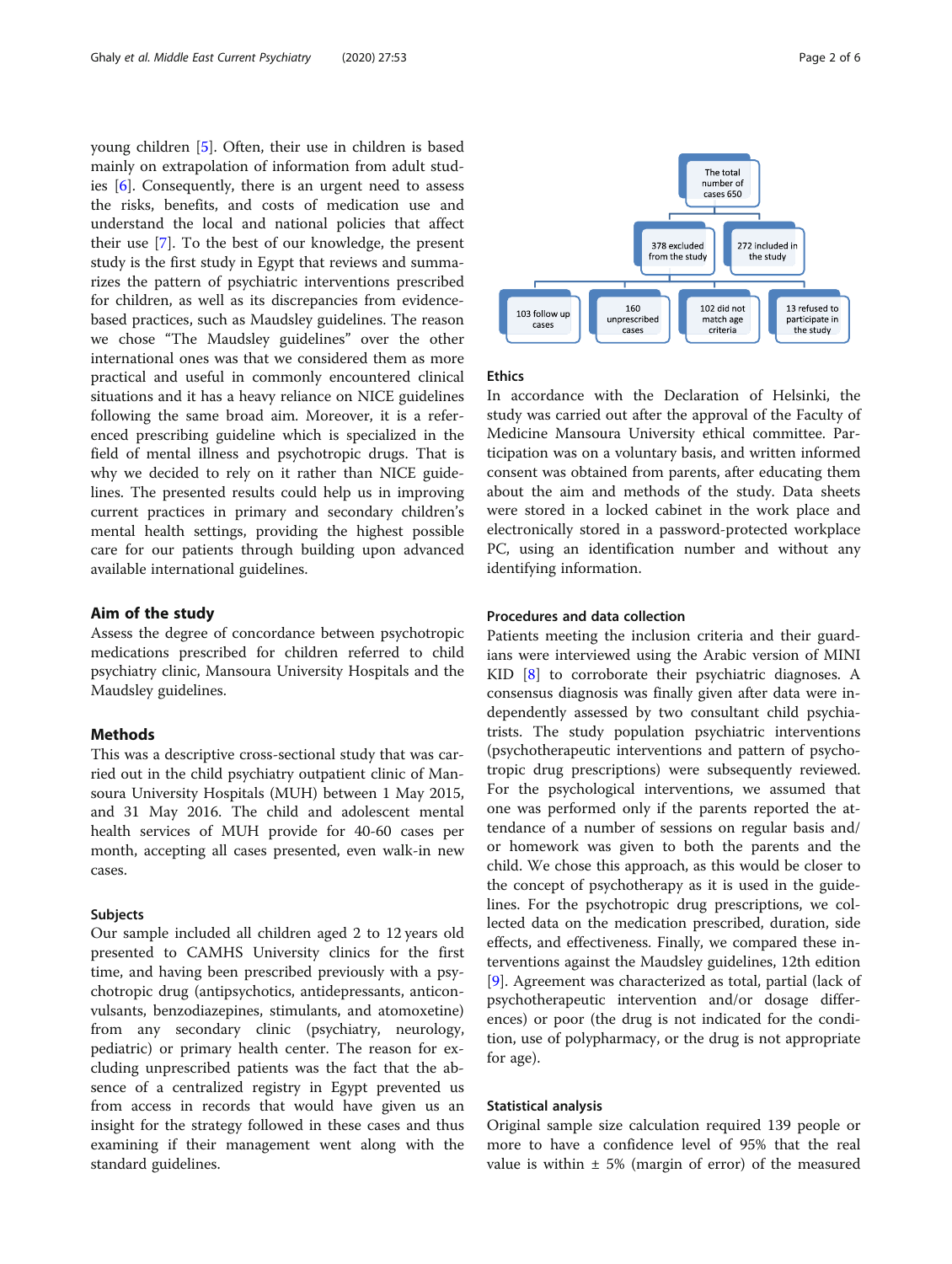value. With type I error (alpha) at the 0.05 level, the study would have been powered at 80%.

This means, in our study with a sample size of 272 people, there is a 95% chance that the real value is within ± 3.57% of the measured value.

Data were entered and statistically analyzed using SPSS version 23 (SPSS Inc., Chicago, IL, USA). The normality of data was first tested with one-sample Kolmogorov-Smirnov test.

Qualitative data were described using number and percent. Association between categorical variables was tested using chi-square tests. Continuous variables were presented as median (minimum-maximum) for nonparametric data. Statistical differences were considered significant at a  $P$  value less than or equal to 0.05.

#### Results

From the total of 650 cases presented in our clinic during the surveyed period, 547 were new cases. From these, 102 were above the age criterion (2-12 year), 13 refused to participate, and 160 were unprescribed cases, and thus the sample consisted of 272 subjects.

As shown in Table 1, data from 272 cases were analyzed. Participants had a median age of 7 years with males' predominance (75.7%). ADHD and disruptive behavior disorders (ODD and conduct disorder as the predominant presentation) were the most common diagnoses (85.3% of the sample) followed by intellectual disability and ASD (7.8 and 5.1% respectively). From the total sample presented, 72 patients have already shown good improvement on their difficulties and from the

Table 1 Sample characteristics

| Demographic characteristics | $n = 27$ , number $%$                |  |  |
|-----------------------------|--------------------------------------|--|--|
| Age                         | Median $= 7$ years, range 2-12 years |  |  |
| Age distribution            |                                      |  |  |
| 2-4 years                   | 12 (4.4%)                            |  |  |
| 4-6 years                   | 34 (12.5%)                           |  |  |
| 6-12 years                  | 226 (83.1%)                          |  |  |
| Gender                      |                                      |  |  |
| Male                        | 206 (75.5%)                          |  |  |
| Female                      | 66 (24.3%)                           |  |  |
| Psychiatric diagnoses       |                                      |  |  |
| <b>ADHD</b>                 | 173 (63.6%)                          |  |  |
| Autism spectrum disorder    | 14 (5.1%)                            |  |  |
| Conduct disorder            | 25 (9.2%)                            |  |  |
| Intellectual disability     | 21 (7.8%)                            |  |  |
| <b>ODD</b>                  | 34 (12.5%)                           |  |  |
| Separation anxiety disorder | $3(1.2\%)$                           |  |  |
| Social phobia               | $1(0.4\%)$                           |  |  |
| Depression                  | $1(0.4\%)$                           |  |  |

rest, 155 were seen for 6 months or less. Thus, 227 patients (83.5%) could not be characterized as resistant or complicated cases.

Antipsychotics and ADHD medications (atomoxetine and methylphenidate) represented the most commonly prescribed medications (56.6% and 44.5% respectively). Behavioral therapy, on the other hand, was among the least chosen (8.5%) as a treatment option.

About one-third of the sample received multiple psychotropic medications (Table 2).

Prescriptions for ADHD comprised either methylphenidate or atomoxetine alone for less than half of the patients, combined prescription for about one-third, and antipsychotics for about 20% of the participants. More than half of cases with ASD, CD, ID, and ODD were prescribed antipsychotics, with the rest receiving anticonvulsants, methylphenidate or atomoxetine, or combined medications prescriptions (Table [3](#page-3-0)). Five cases had no clear diagnosis from the previous centers and were treated with multivitamins and omega-3.

In a staggering 76% of the cases, the prescribed intervention strategy was not in accordance with the Maudsley guidelines (42% poor agreement and 34% partial agreement), with the absence of psychotherapeutic intervention being the most frequently observed factor (96.1%), followed by use of a medication not appropriate for age (47.8%) or not indicated for the disorder (46.3%), higher prescribed doses (37.2%), and polypharmacy (35.2%).

Psychiatrists' intervention strategies exhibited the highest concordance rate (however still inadequate) with the Maudsley guidelines (38.3%), with the pediatricians and neurologists being almost oblivious to them (Table [4](#page-3-0)).

Table [5](#page-4-0) showed that about two-thirds of initial diagnosis of the studied group was agreed with MINIKID. The table also showed that the psychiatrists have the highest diagnostic accuracy 85.6% than non-psychiatrists, pediatricians 47.7%, and neurologists 35%.

Table [6](#page-4-0) showed that the percentage of agreement for cases provisionally diagnosed with ADHD versus MINI

Table 2 Distribution of psychotropic drug prescription and interventions\* within the studied group

| Drug categories                    | No. (%),<br>$n = 272$ | Mono or polypharmacy (%)                          |
|------------------------------------|-----------------------|---------------------------------------------------|
| Antipsychotics drugs               | 154 (56.6%)           | Monotherapy, 187 (67.3)                           |
| Stimulants                         | 27 (9.9%)             |                                                   |
| Atomoxetine                        | 94 (34.6%)            | Polypharmacy, 89 (32.7)                           |
| Anticonvulsants                    | 42 (15.4%)            |                                                   |
| Antidepressants                    | 15 (5.5%)             | No. of medications median<br>(min.-max.), 2 (2-5) |
| Psychotherapeutic<br>interventions | 23 (8.5%)             |                                                   |

\*Categories not mutually exclusive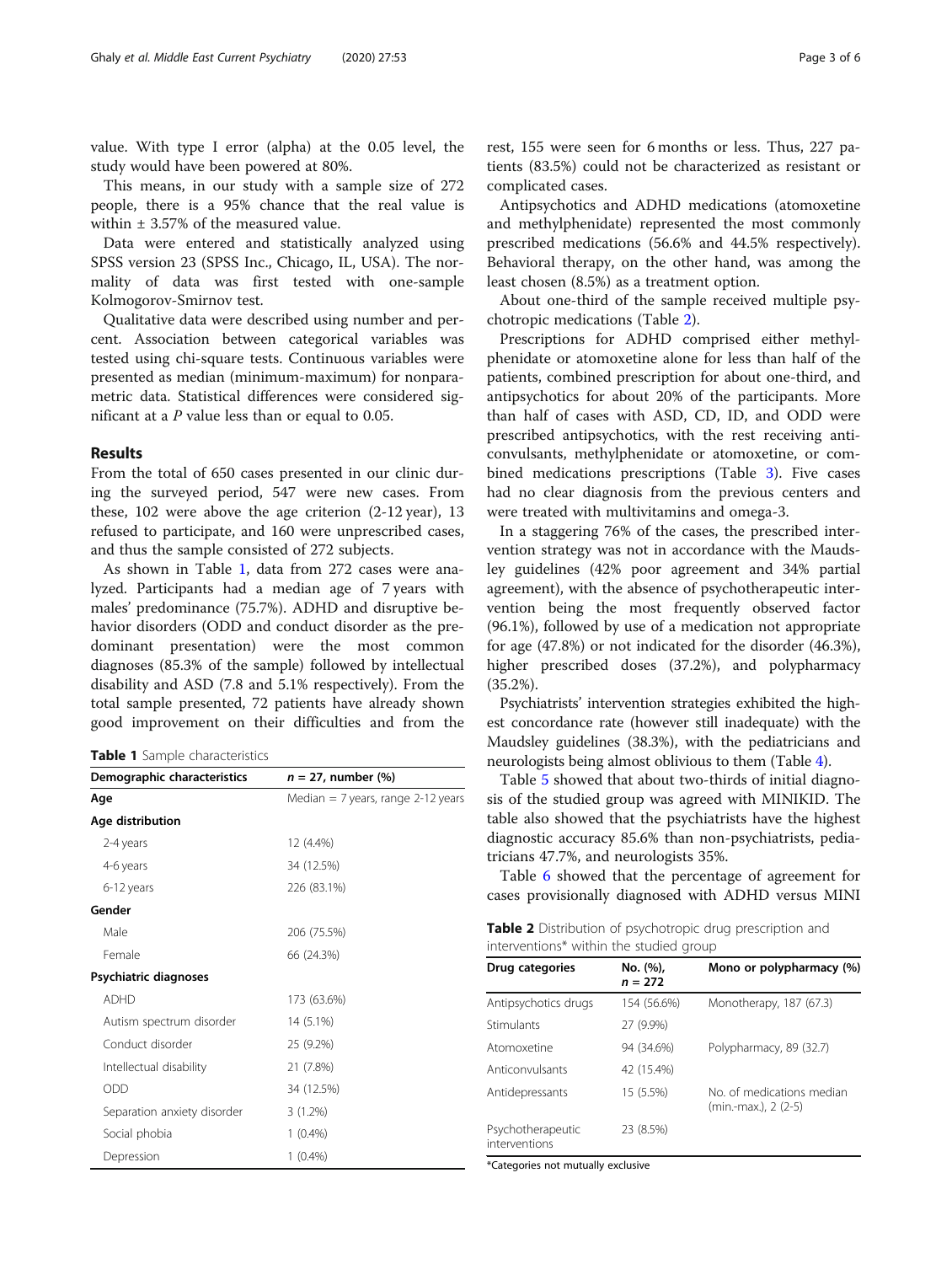| <b>Table 3</b> Distribution of psychotropic and prescription per each original diagnosis" |                  |                         |                             |                                      |                |  |  |  |
|-------------------------------------------------------------------------------------------|------------------|-------------------------|-----------------------------|--------------------------------------|----------------|--|--|--|
| Drugs<br>prescribed                                                                       |                  | Diagnoses ( $n = 267$ ) |                             |                                      |                |  |  |  |
|                                                                                           | $ADHD (n = 173)$ | $ASD (n = 14)$          | Conduct disorder $(n = 25)$ | Intellectual disability ( $n = 21$ ) | ODD $(n = 34)$ |  |  |  |
| Stimulants                                                                                | 22 (12.7%)       |                         |                             |                                      | 5(14.7%)       |  |  |  |
| Atomoxetine                                                                               | 52 (30.1%)       |                         | $3(12.0\%)$                 |                                      | $3(8.8\%)$     |  |  |  |
| Antipsychotic                                                                             | 33 (19.1%)       | 10 (71.4%)              | 16 (64.0%)                  | 11 (52.4%)                           | 18 (52.9%)     |  |  |  |
| Anticonvulsant                                                                            | $11(6.4\%)$      | 4 (28.6%)               |                             | $(4.8\%)$                            | 5 (14.7%)      |  |  |  |
| Polypharmacy                                                                              | 55 (31.8%)       |                         | $6(24.0\%)$                 | 9(42.9%)                             | $3(8.8\%)$     |  |  |  |

<span id="page-3-0"></span>Table 3 Distribution of psychotropic drug prescription per each original diagnosis\*

\*5 cases with no prior diagnosis and treated with multivitamins and omega-3

KID was about 80%, while autistic disorder and MR was agreed with a percentage of 91%, regarding CD was totally agreed. Only half of the cases of ODD were agreed with MINIKID. About of cases diagnosed with epilepsy met the criteria of ADHD and the rest met the criteria of CD and MR.

#### **Discussion**

In the present study, boys represented 75.7% of the study population. This is mainly due to the diagnostic preponderance of ADHD, disruptive behaviors, and developmental disorders in a sample of 83.1% primary school aged children given that these disorders are more common among boys  $[10, 11]$  $[10, 11]$  $[10, 11]$  $[10, 11]$ , and that boys tend to be referred more often [\[12](#page-5-0)]. Almost one-third of the sample received polypharmacy, an alarming phenomenon that is present in both developed [[13](#page-5-0)], and developing countries [[14\]](#page-5-0). Comer et al. analyzed data of 3466 child and adolescent visits to office-based physicians in the USA and reported an increase in the percentage of polypharmacy from 14.3 (1996-1999) to 32.2% (2004-2007) [[15](#page-5-0)].

The most common pharmacological combination in our sample was antipsychotics plus ADHD medications, which also seems to be the case in other settings [[15](#page-5-0), [16\]](#page-5-0). Although the rationale behind the clinical decisions concerning psychotropic co-prescription was not routinely documented, the main reasons for polypharmacy could be the state of emergency represented by disorders accompanied with aggressiveness and externalizing behavioral symptoms, as well as a tendency toward symptom-based management [\[17](#page-5-0)]. This practice may not necessarily be improper as it is useful in some clinical situations, such as the treatment of adverse effect of another agent, co-existing conditions (e.g., seizure and psychosis), and immediate relief of symptoms before having symptomatic improvements resulting from the main medication [[18\]](#page-5-0).

The agreement between the observed intervention pattern in the sample and the Maudsley guidelines was extremely low, even among the psychiatrists. Bazzano and colleagues examined data from the 2004 National Ambulatory Medical Care Surveys and reported that 62% of pediatric outpatient visits involved off-label prescriptions and deviations from prescribing guidelines across all medication categories, with the off-label prescribing being more frequent for younger children [\[19](#page-5-0)].

However, the main deviation of the observed intervention pattern in this sample and the Maudsley guidelines was the absence of psychotherapeutic intervention, although these interventions are considered a first-line treatment for conditions such as mild cases of ADHD, social phobia, mild to moderate depression, and generalized anxiety disorder [[20\]](#page-5-0). This phenomenon could be attributed to several factors such as the high costs of psychotherapy in private settings and the lack of such resources in many communities, especially in developing countries, that renders pharmacotherapy a more readily available option for many  $[20]$  $[20]$  $[20]$ . More specific reasons might be the paucity of psychotherapeutic training in Egypt, which lacks a clinical board of psychotherapy, as well as other cultural reasons pertaining to avoidance of intense and long involvement with mental health specialists. Finally, specific characteristic of the study design and sample could also account for this phenomenon, namely, the exclusion of unprescribed children who might be receiving psychotherapy, the number of cases

**Table 4** Intervention strategies agreement with Maudsley guidelines per prescriber

| Prescriber                 | Agreement of prescriptions with Maudsley guidelines |                   |            |              |
|----------------------------|-----------------------------------------------------|-------------------|------------|--------------|
|                            | Poor agreement                                      | Partial agreement | Agreement  | value        |
|                            | No. (%)                                             | No. (%)           | No. (%)    |              |
| Pediatrician ( $n = 65$ )  | 42 (60.0%)                                          | 23 (33.8%)        | $4(6.1\%)$ | $\leq 0.001$ |
| Neurologist ( $n = 40$ )   | 31 (77.5%)                                          | 8 (20.0%)         | $(2.5\%)$  |              |
| Psychiatrist ( $n = 167$ ) | 41 (24.6%)                                          | 62 (37.1%)        | 64 (38.3%) |              |

 $X^2$  value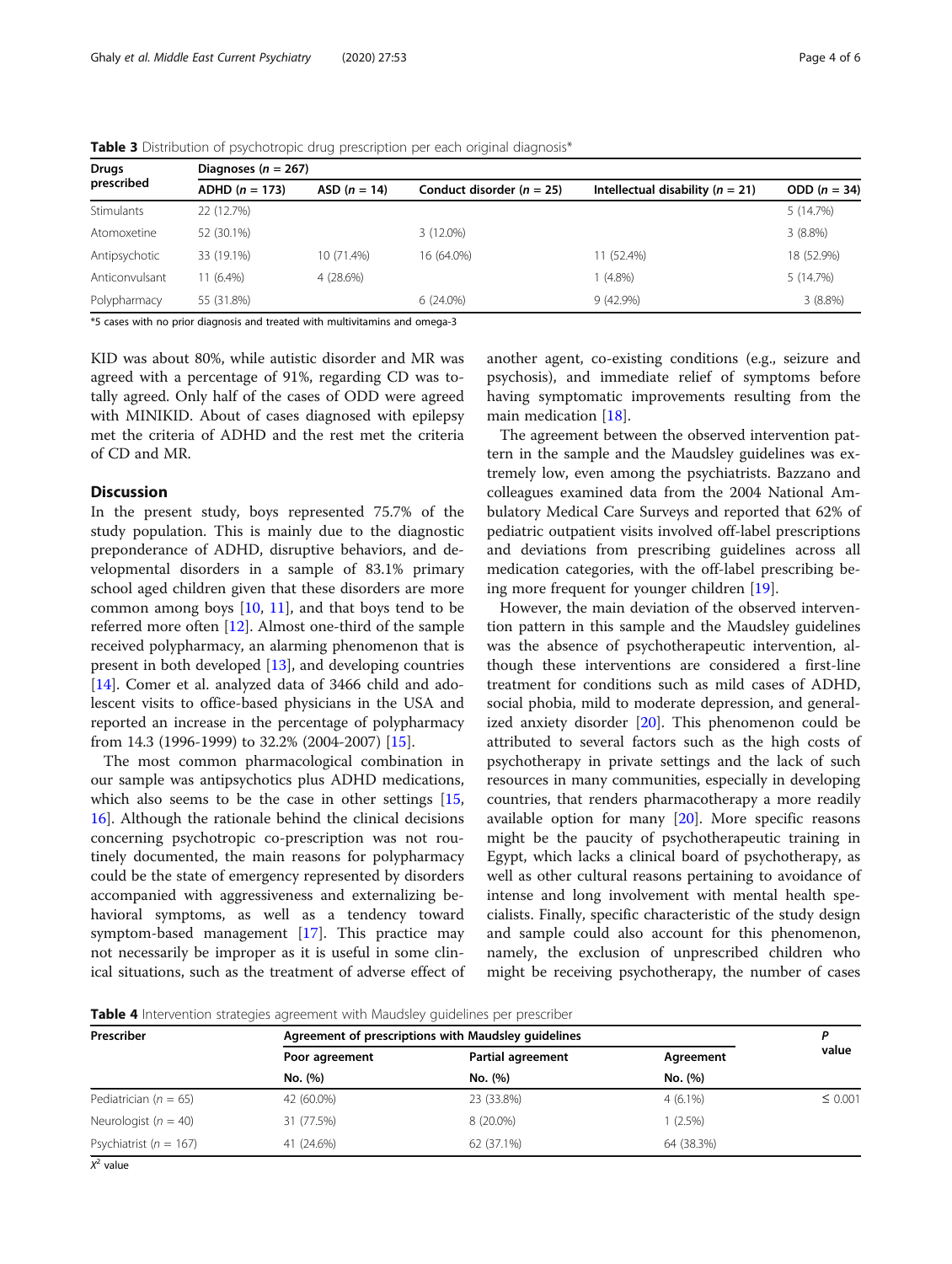<span id="page-4-0"></span>Table 5 Agreement of provisional diagnosis with MINIKID for each prescriber specialty

|                   |                                      | Agreement of provisional P value<br>diagnosis with MINIKID |            |              |
|-------------------|--------------------------------------|------------------------------------------------------------|------------|--------------|
|                   |                                      | <b>Disagreed</b>                                           | Agreed     |              |
|                   |                                      | No. (%)                                                    | No. (%)    |              |
| Total $(n = 272)$ |                                      | 84 (30.9)                                                  | 188 (69.1) |              |
|                   | Prescriber Pediatrician ( $n = 65$ ) | -34                                                        | 31         | $\leq 0.001$ |
|                   |                                      | (52.3%)                                                    | (47.7%)    |              |
|                   | Neurologist ( $n = 40$ ) 26          |                                                            | 14         |              |
|                   |                                      | $(65.0\%)$                                                 | $(35.0\%)$ |              |
|                   | Psychiatrist ( $n = 167$ ) 24        |                                                            | 143        |              |
|                   |                                      | $(14.4\%)$                                                 | $(85.6\%)$ |              |

Chi-square test

that was treated by either pediatricians or neurologists who lack knowledge and experience in psychotherapy in comparisons with psychiatrists, and the distribution of diagnoses of the sample subjects (i.e., few cases with anxiety and depression, while the fact that were referred for their neurodevelopmental symptoms to a tertiary center probably signifies that their cases were more severe and complicated).

Off-label use of medications and higher-than-indicated prescribed doses were also often causes of discrepancy from the guidelines. This phenomenon is generally more common among pediatric population [[21\]](#page-5-0), with

|                |  |  | Table 6 Agreement of provisional diagnosis with MINIKID for |
|----------------|--|--|-------------------------------------------------------------|
| each diagnosis |  |  |                                                             |

| <b>Provisional diagnosis</b>               | Diagnosis by MINIKID        | No. (%)    |
|--------------------------------------------|-----------------------------|------------|
| ADHD $(n = 162)$                           | <b>ADHD</b>                 | 134 (82.7) |
|                                            | ODD                         | 12(7.4)    |
|                                            | Conduct disorder            | 7(4.3)     |
|                                            | Mental retardation          | 6(3.7)     |
|                                            | Separation anxiety disorder | 2(1.2)     |
|                                            | Autistic disorder           | 1(0.6)     |
| ODD $(n = 43)$                             | ODD                         | 22 (51.2)  |
|                                            | <b>ADHD</b>                 | 18 (41.9)  |
|                                            | Conduct disorder            | 2(4.7)     |
|                                            | Mental retardation          | 1(2.3)     |
| Epilepsy ( $n = 21$ )                      | <b>ADHD</b>                 | 16 (76.2)  |
|                                            | Mental retardation          | 3(14.3)    |
|                                            | Conduct disorder            | 2(9.5)     |
| Conduct disorder ( $n = 14$ )              | Conduct disorder            | 14 (100.0) |
| Pervasive developmental                    | Autistic disorder           | 11(91.7)   |
| disorder (autistic disorder)<br>$(n = 12)$ | Mental retardation          | 1(8.3)     |
| Mental retardation ( $n = 12$ )            | Mental retardation          | 11(91.7)   |
|                                            | Autistic disorder           | 1(8.3)     |

antipsychotics, for instance, being prescribed outside their approved indications in 54.2% of their use, both in specialized and non-specialized childcare settings [\[22](#page-5-0)]. This study reveals significant weaknesses in the management of children with mental health problem in primary care settings in Egypt. Although some common setbacks pertaining in caring for this population worldwide, our study revealed a big gap in the primary or combined use of psychotherapeutic interventions and the safe and appropriate use of medications according to the international literature. These warrant to be readily dealt by health providers, both through expanding the relevant training and informing all primary health care workers about evidence-based practices.

#### **Limitations**

The lack of available detailed file data and the use mainly of the history provided by the parents make our results more prone to recall bias. For the same reason, we had to exclude unprescribed patients which, on one hand prevented us to assess their management and on the other may have compromised the generalizability of our conclusions, given the fact that the cases we did assess could have been the more severe ones, thus needing a medication.

Furthermore, the cases presented to our tertiary center after a prior consultation elsewhere, could have been a non-representative sample consisting of the more complicated resistant cases, which in its turn could explain the non-adherence to classical guidelines. The late seems not to be the case, for the following reasons: (a) the referral system in Egypt is not following the strict protocols seen in developed countries and a case to be seen does not need to have a referral from primary or secondary health care providers. Actually, cases can choose to be seen in a tertiary clinic as a first visit; (b) 83.5% of our sample were definitely not seen as resistant or complicated cases. Another limitation is that our data could be relatively old as the study was conducted from May 2015-May 2016, which is more than 5 years ago, as data could be somewhat changed now.

#### Conclusions

Current pattern of psychiatric interventions prescribed for a sample of children with mental health problems in Egypt are not in accordance with standard guidelines, such as Maudsley guidelines, rendering it imperative to provide relevant educational programs for health care providers, with special focus at the non-psychiatrists.

#### Abbreviations

ADHD: Attention deficit hyperactivity disorder; ASD: Autism spectrum disorder; CAMHS: Child and Adolescent Mental Health Services; CD: Conduct disorder; ID: Intellectual disability; NICE: National Institute for Health Care and